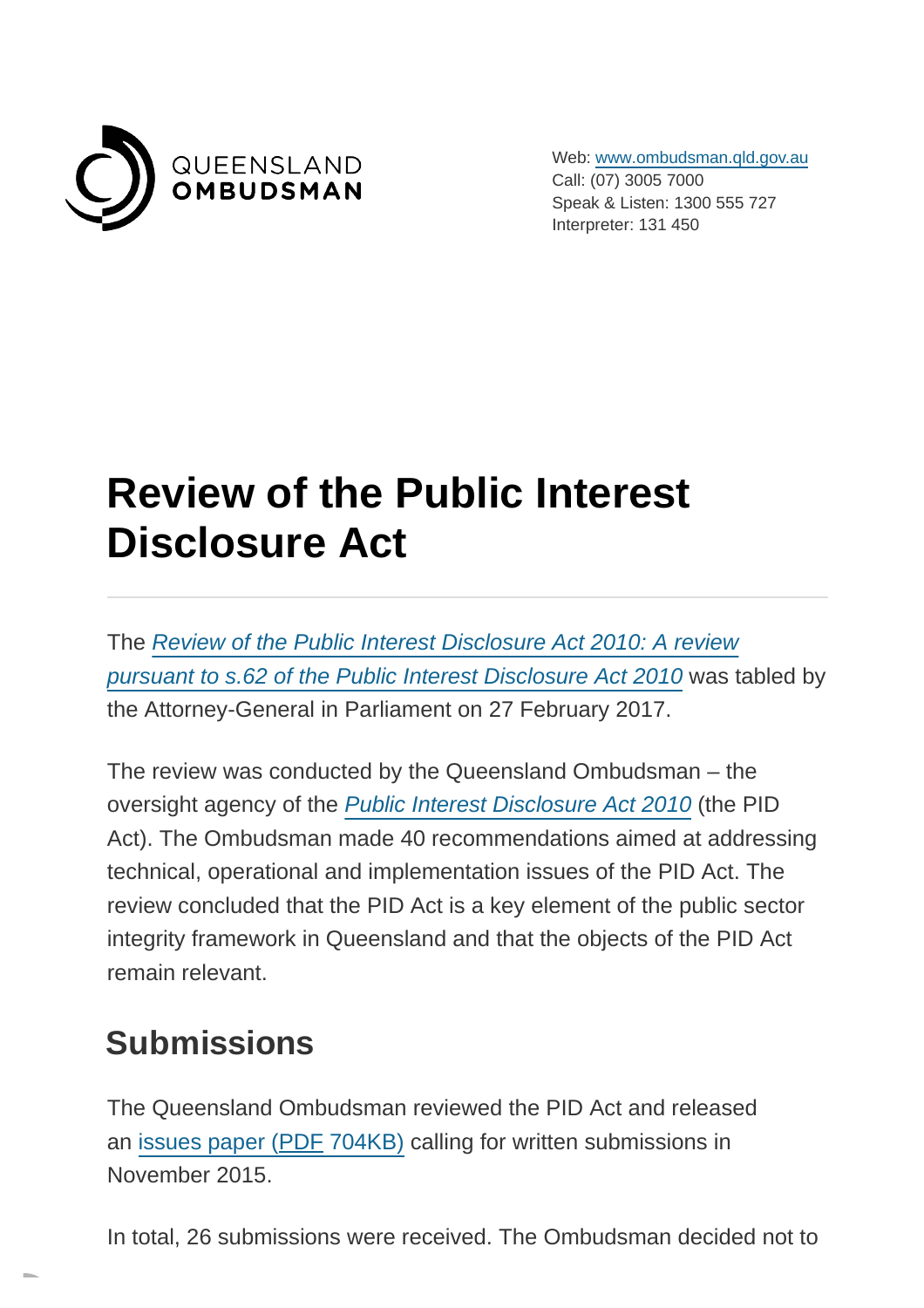publish three submissions. The remaining 23 submissions are published below.

| Submission                                                                                    | Date<br>received |
|-----------------------------------------------------------------------------------------------|------------------|
| <b>Anti-Discrimination Commission Queensland (</b><br><b>PDF 376.9KB)</b>                     | 13 Jan 2016      |
| <b>Australian Medical Students Association (PDF</b><br><u>338.1KB)</u>                        | 15 Jan 2016      |
| <b>Central Queensland Hospital and Health</b><br>Services (PDF 61.2KB)                        | 13 Jan 2016      |
| Peter N. Collins (PDF 80.2KB)                                                                 | 15 Jan 2016      |
| Darling Downs Hospital and Health Service (<br><u>PDF 689.6KB)</u>                            | 16 Jan 2016      |
| Department of Communities, Child Safety and<br><b>Disability Services (PDF 122.8KB)</b>       | 15 Jan 2016      |
| Department of Education and Training (PDF<br>279KB)                                           | 18 Jan 2016      |
| Department of Environment and Heritage<br>Protection (PDF 196.6KB)                            | 13 Jan 2016      |
| <b>Department of Infrastructure, Local Government 17 Dec 2016</b><br>and Planning (PDF 1.1MB) |                  |
| <b>Department of Justice and Attorney-General (</b><br><b>PDF 86.2KB)</b>                     | 15 Jan 2016      |

**COLL**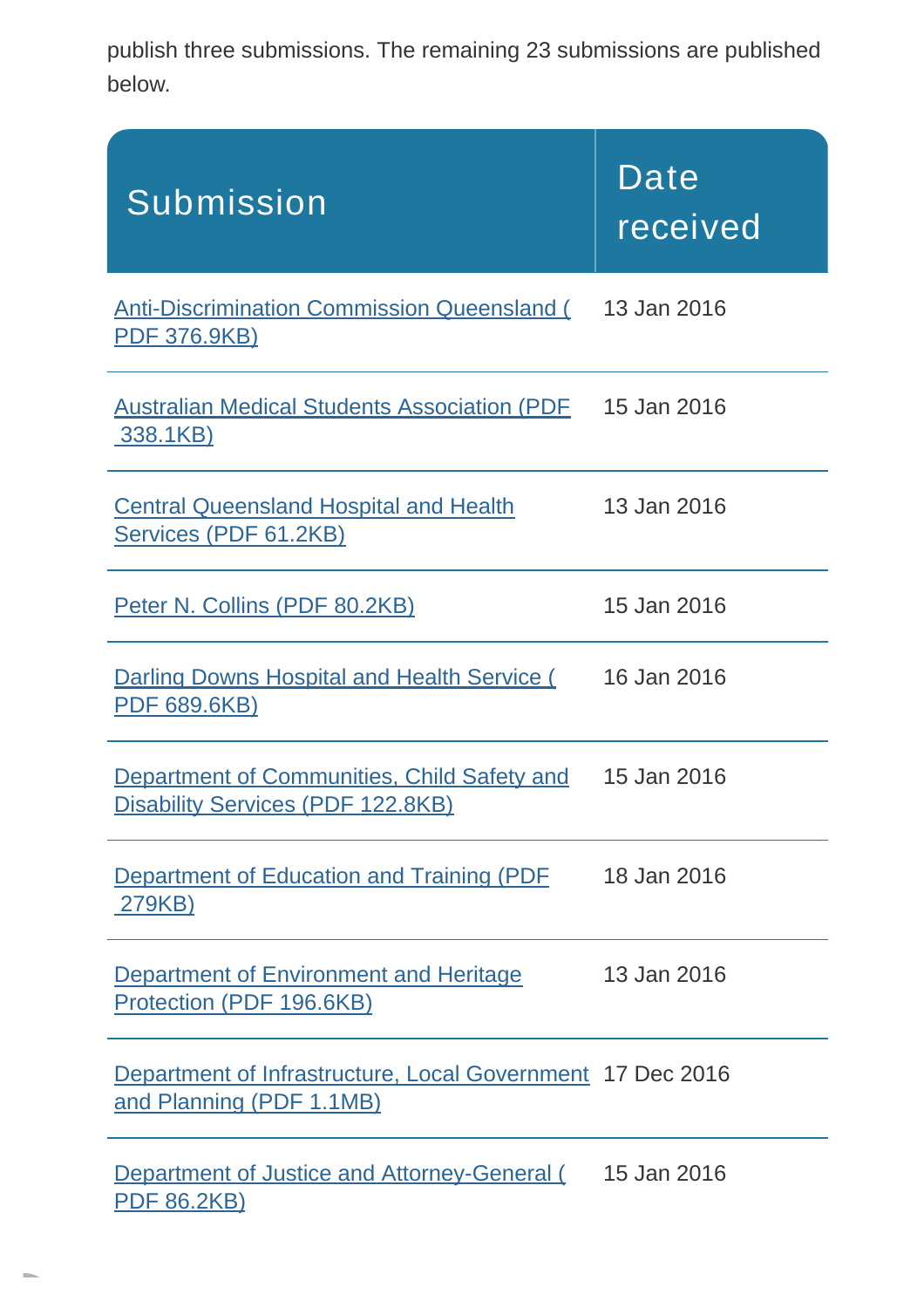| Department of National Parks, Sport and<br>Racing (PDF 2.2MB)                                                                 | 15 Jan 2016 |
|-------------------------------------------------------------------------------------------------------------------------------|-------------|
| <b>Department of Natural Resources and Mines:</b> 29 Jan 2016<br><b>Department of Energy and Water Supply (PDF)</b><br>3.9MB) |             |
| Department of State Development (PDF<br><u>.874.6KB)</u>                                                                      | 21 Dec 2016 |
| <b>Gold Coast City Council (PDF 2.4MB)</b>                                                                                    | 07 Jan 2016 |
| Logan City Council (PDF 212.3KB)                                                                                              | 14 Jan 2016 |
| Office of the Health Ombudsman (PDF 3MB)                                                                                      | 20 Jan 2016 |
| <b>Queensland Audit Office (PDF 1.7MB)</b>                                                                                    | 13 Jan 2016 |
| Queensland Health (PDF 1.2MB)                                                                                                 | 15 Jan 2016 |
| <b>Queensland Police Service (PDF 410.6KB)</b>                                                                                | 5 Jan 2016  |
| <b>Queensland Rail (PDF 140.3KB)</b>                                                                                          | 15 Jan 2016 |
| <b>Queensland University of Technology (PDF</b><br><u>2.3MB)</u>                                                              | 12 Jan 2016 |
| University of Queensland (PDF 3.8MB)                                                                                          | 09 Feb 2016 |
| Whistleblowers Action Group Queensland (PDF 9 Jan 2016<br>532KB)                                                              |             |
| Not for publication                                                                                                           | 1 Jan 2016  |
| Confidential                                                                                                                  | 13 Jan 2016 |

**COLL**